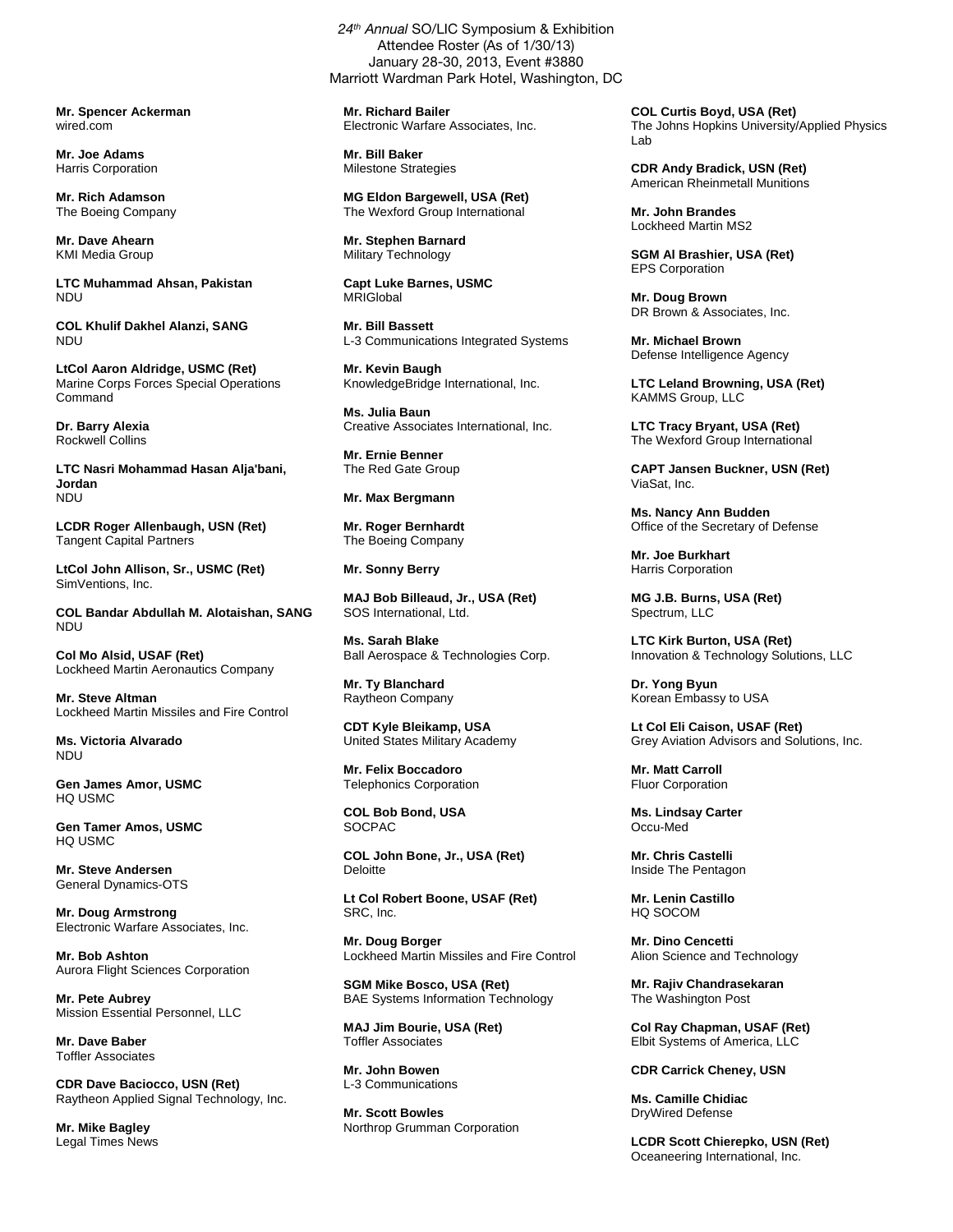**Mr. John Chilton**  Operations Integration Group

**COL John Christian, USA (Ret)**  K2 Solutions, Inc.

**Mr. Patrick Clancey**  MorphoTrust USA

**Mr. Chris Clark**  ARINC

**MajGen Mark Clark, USMC**  MARSOC

**Lt Col RJ Clark, USAF (Ret)**  Honeywell Aerospace

**LCDR Shawn Clark, USN (Ret)**  Tactical Electronics

**LtCol Tom Clasen, USMC (Ret)**  Alion Science and Technology

**Col J.D. Clem, USAF (Ret)**  AgustaWestland North America

**Mr. Erin Coady**  Cask, LLC

**COL Randy Cochran, USA (Ret)**  Lockheed Martin Corporation

**Mr. Michael Coleman**  HQ SOCOM

**Mr. Greg Colvin**  Lockheed Martin Corporation

**Maj Gen Richard Comer, USAF (Ret)** 

**Mr. Chris Conner**  Navanti Group, LLC

**Mrs. Michele Cook**  Six3 Systems, Inc.

**CW5 David Cooper, USA (Ret)**  Lockheed Martin Washington Operations

**Mr. Ash Cope, Jr.**  Booz Allen Hamilton

**Ms. Erin Corbin**  Irregular Warfare Support Program

**Mr. Kevin Cornelius**  Federal Bureau of Investigation

**Mr. Gilbert Corpuz**  BAE Systems

**Mr. Cory Costanzo**  Mutualink, Inc.

**Mr. Terry Council**  The Boeing Company

**Mr. Tim Cowan**  HDR

**Ms. Anne Meree Craig**  Maxemi, LLC

24<sup>th</sup> Annual SO/LIC Symposium & Exhibition Attendee Roster (As of 1/30/13) January 28-30, 2013, Event #3880 Marriott Wardman Park Hotel, Washington, DC

**Lt Col Kyle Crooks, USAF (Ret)**  QinetiQ North America

**Mr. William Crowder**  LMI Government Consulting

**COL Mike Cummins, USA (Ret)**  Science Applications Int'l Corporation

**LTG Dell Dailey, USA (Ret)**  Dell Dailey and Family Consultants

**Ms. Zlata Dale**  WorldWide Language Resources, Inc.

**Mr. Jeff Dallape**  Lockheed Martin Missiles and Fire Control

**Mr. Bill Daly**  Lockheed Martin Orincon Corporation

**Mr. Charlie Daniels**  DRS Technologies, Inc.

**LTC Greg d'Arbonne, USA (Ret)**  Activu Corporation

**LT Michael Dauro, USN**  NAVSPECWARCOM

**CW3 Keith David, USA (Ret)**  Raytheon Company

**Col Tim Davidson, USAF (Ret)**  Davidson Consulting Services, LLC

**Ms. Ashley Davis**  Scientific Research Corporation

**Mr. Bob Davis**  Proxy Aviation Technologies

**Lt Col Will Davis, USAF (Ret)**  ARINC, Inc.

**Mr. Yves de France**  Escape International

**Mr. Schaeffer DeArmond**  LMI Government Consulting

**Dr. Robert Del Boca**  SELEX Galileo, Inc.

**Ms. Katy Delaney**  Battelle

**LTC Willaim Delaney, USA (Ret)**  Sierra Nevada Corporation

**Capt Rocky DelMonaco, Jr., USAF (Ret)** 

**CDR Dwayne Dennis, USN (Ret)**  DynCorp International, LLC

**Mr. Gabriele DePlano**  Beretta U.S.A. Corporation

**Mr. Robert Dewitt**  Federal Bureau of Investigation

**Mr. Joseph Dichairo**  Deloitte Consulting, LLP **Mr. Jim Diehl**  NGA

**Mr. Kenneth Dilanian**  Los Angeles Times

**Col Kevin Dodge, USMC (Ret)**  American Systems Corporation

**LT Jim Dolbow, USCG**  Senator Dan Coats (R-IN)

**Mr. Joe Dombroski**  FlightWorks

**CDR Joe Donnelly, USN (Ret)**  EHS Technologies Corporation

**Mr. Brian Dowling**  Revision

**Mr. Hampton Dowling**  Sabre Systems, Inc.

**Ms. Kim Dozier**  The Associated Press

**Ms. Linda Drake**  ITT Exelis, Inc.

**Dr. Jim Drakes**  Aerojet

**CPT Matthias Dreher, USA SOCEUR** 

**Ms. Diana DuMont**  BRTRC

**Ms. Adrienne Dunlap**  Atlantean, LLC

**COL Roy Dunn, USA (Ret)**  Whitney, Bradley & Brown

**Mrs. Brenda DuVall**  Computer Sciences Corporation

**Mr. William Eckerle**  EHS Technologies Corporation

**Mr. Nader Elguindi**  CYDECOR

**Mr. Itzhak Elimelech**  IMOD

**LTC John Erwin, II, USA (Ret)**  Qinetiq North America

**Mr. Tamir Eshel**  Defense Update

**Mr. William Faistenhammer**  SOS International, Ltd.

**Mr. Pack Fancher**  KippsDeSanto & Co.

**CSM Chris Faris, USA**  HQ SOCOM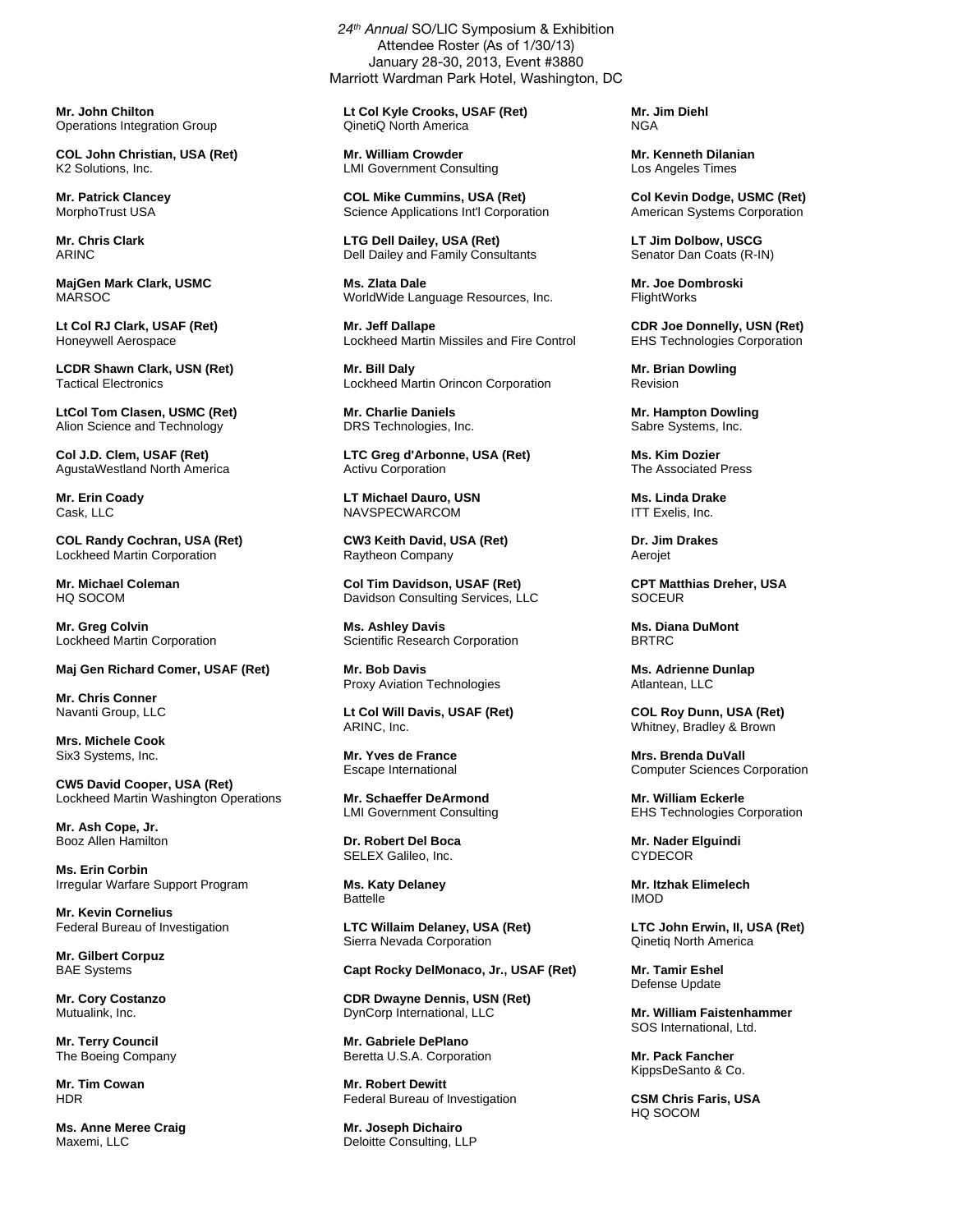**Mr. Steve Farrow**  Lockheed Martin Missiles and Fire Control

**COL Jeff Feldman, USA (Ret)**  Professional Solutions, LLC

**COL Butch Ferguson, Jr., USA (Ret)**  Alakai Defense Systems

**Mr. Mike Ferguson**  The Boeing Company

**Lt Gen Eric Fiel, USAF**  AFSOC

**Mr. Stanley Finch**  Berry Aviation

**Mr. Jay Fisher**  MacAulay Brown, Inc.

**Dr. Victor Fishman**  Applied Research Laboratory - Penn State **University** 

**Mr. J.R. Flatter, PhD**  Flatter & Associates, Inc.

**Mr. Tim Fleischer**  TransVoyant, LLC

**Mr. David Flynn**  SR Technologies, Inc.

**Maj Gen John Folkerts, USAF (Ret)**  Battelle

**LTC Clark Frederick, USA Mr. Sydney Freedberg, Jr.**  AOL Defense

**MG Carl Freeman, USA (Ret)**  Deloitte Consulting, LLP

**Ms. Abigail Friedman**  The Asia Foundation

**Mr. Michael Friel**  ANSER

**Mr. Jim Fuller**  Northrop Grumman Corporation

**BG Les Fuller, USA (Ret)**  Oak Grove Technologies

**Mr. Mel Fulton**  SOS International, Ltd.

**Mr. Tom Fusco**  ViaSat, Inc.

**Mr. Carlos Gaitani**  Tri Star Engineering, Inc.

**Mr. Patrick Gallagher**  TransAtlantic Group

**MAJ John Ganelloni, USA**  HQ SOCOM

**Mr. Richard Ganey, II**  Blue Diamond Consulting, LLC

January 28-30, 2013, Event #3880 Marriott Wardman Park Hotel, Washington, DC

24<sup>th</sup> Annual SO/LIC Symposium & Exhibition Attendee Roster (As of 1/30/13)

**LTC Jeff Gardner, USA (Ret)**  People, Technology and Processes, LLC

**Mr. Anthony Garrett**  L-3 Communications Corporation

**Mr. Patrick Garvey**  Triple Canopy, Inc.

**LTC Jim Gavrilis, USA (Ret)**  ACAGI

**Ms. Linnea Gavrilis**  Deloitte & Touche, LLP

**LTC Lee Gazzano, USA (Ret)**  Rapid Equipping Force

**Col Rick Gearing, USAF (Ret)**  Camber Corporation

**Maj Rick Gentry, USAF (Ret)**  The Boeing Company

**LTC Todd Gentry, USA**  USSOCOM/SORDAC

**SFC Eddie George, Sr., USA (Ret)**  Textron, Inc.

**CSM David Gibbs, USA SOCAFRICA** 

**Mr. Chris Gibson**  UTC Aerospace Systems

**Lt Col Robert "Hoot" Gibson, USAF (Ret)**  USSOCOM J5

**Mr. Joe Glebocki Aeroiet** 

**Mr. John Gleich**  SRC, Inc.

**Mr. Robert Glenn**  Mission Essential Personnel, LLC

**MAJ Burton Glover, USA**  SOCOM

**CSM Thomas Gonzalez, USA**  Stratom, Inc.

**LT Samantha Gordon, USCG**  Deputy Commandant For Operations (DCO)

**Dr. John Gormally**  Science Applications Int'l Corporation

**ME2 Shane Goudswaard, USCG**  USCG MSST GALVESTON

**Mr. Andy Grantham**  Lockheed Martin Information Systems & Global Services

**Gen Al Gray, USMC (Ret)**  Potomac Institute F/ Policy Studies

**Dr. Dean Gray**  MRIGlobal

**CAPT Benny Green, USN (Ret)**  Trident Associates, LLC

**Col Scott Greene, USAF (Ret)**  Pioneer Technologies Corporation

**Ms. Whitney Grespin**  Diplomatic Courier

**Lt Col Nick Gritti, USAF (Ret)**  Science Applications Int'l Corporation

**Mr. Scott Grunwald**  Lockheed Martin Aeronautics Company

**Ms. Janet Guertin**  Ultra Machine & Fabrication, Inc.

**Col Mick Guthals, USAF (Ret)**  Textron Defense Systems

**Ms. Mary Hackman**  Navanti

**COL Jack Hampton, Jr., USA (Ret)**  Lockheed Martin Corporation

**Mrs. Carrie Hannigan**  Jankel Tactical Systems, LLC

**Col Tracy Hardwick, USAF (Ret)**  National Air Cargo

**Mr. Gary Harrell**  Cubic Defense Applications, Inc.

**Maj Gen George Harrison, USAF (Ret)**  Georgia Tech Research Institute

**LTC Mark Haselton, USA (Ret)**  The Wexford Group International

**RADM Jeff Hathaway, USCG (Ret)**  Flatter & Associates, Inc.

**Mr. Jim Hayes**  Piasecki Aircraft Corporation

**LTC Ron Haynes, USA (Ret)**  WorldWide Language Resources, Inc.

**Lt Gen Bradley Heithold, USAF**  USSOCOM

**LtGen Denny Hejlik, USMC**  II Marine Expeditionary Force

**CDR Petter Hellesen, USN**  NORLNO USCENTCOM

**COL Bob Helms, II, USA (Ret)**  Integrated Training Solutions, Inc.

**Mr. Jim Henry**  Berry Aviation

**LTC Ty Hensley, USA**  OUSD (Policy)

**Mr. Tim Hill**  Lockheed Martin Missiles and Fire Control

**Lt Col John Hillsman, USAF (Ret)**  KEYW Corporation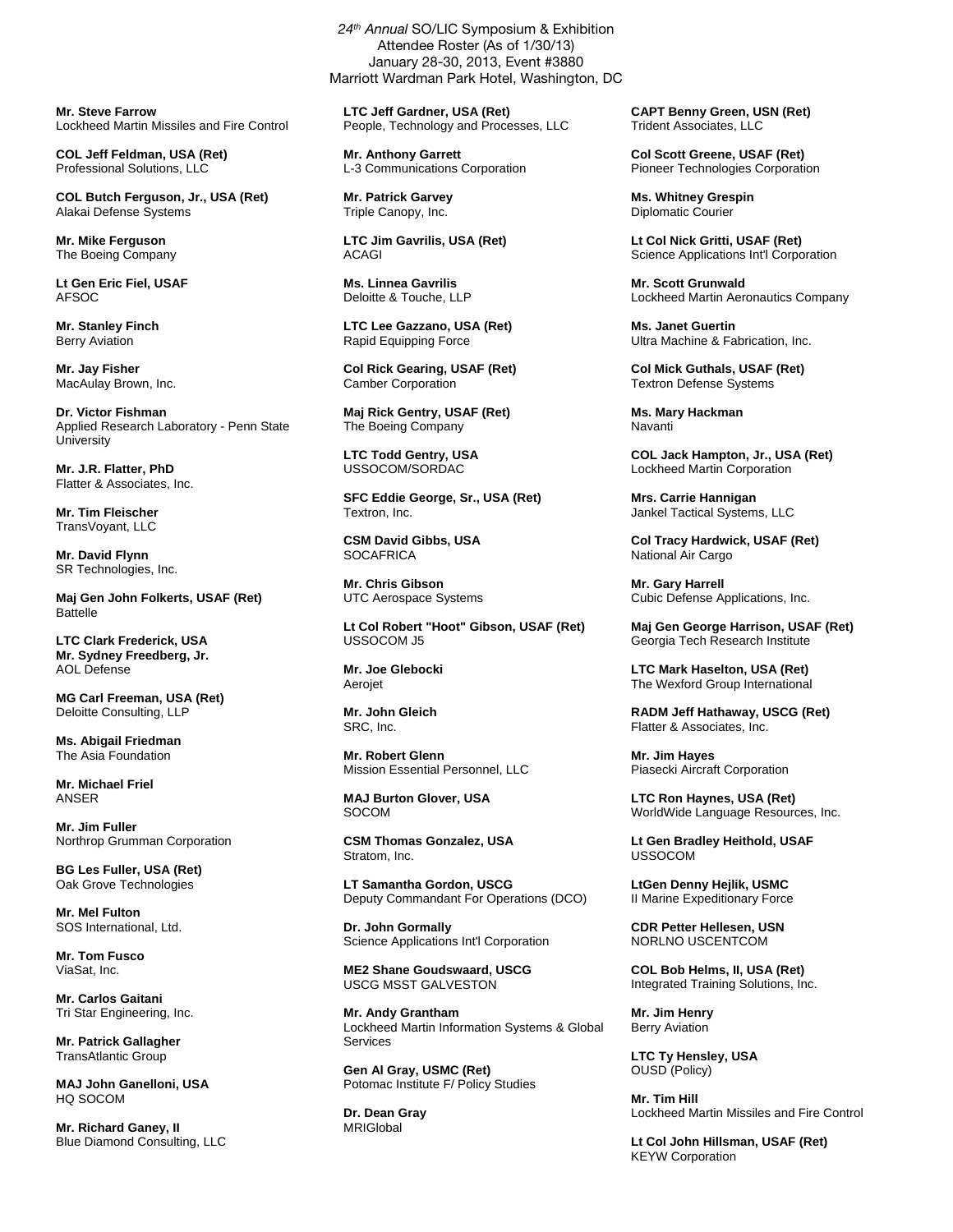**MAJ Joe Hillyer, USA (Ret)**  IDS International

**Mr. Michael Hoffman**  Military.com

**Gen Charlie Holland, USAF (Ret)** 

**Brig Gen Bob Holmes, USAF (Ret)**  Camber Corporation

**LtCol Renée Holmes, USMC (Ret)**  RoundTable Defense, LLC

**COL Steve Hoogland, USA (Ret)**  Joint IED Defeat Organization

**Mr. Joseph Hopffman**  Northrop Grumman Electronic Systems

**Mr. Russ Hornung**  W. L. Gore & Associates, Inc.

**Mr. Joe Hosier**  Northrop Grumman Electronic Systems

**Mr. Pat Host**  Defense Daily-Access Intelligence, LLC

**Dr. Susan Houde-Walter**  LaserMax, Inc.

**Dr. John Hoven**  U.S. Department of Justice

**Mr. Greg Howard**  Lockheed Martin Corporation

**Mrs. Lee Hudson**  Inside the Navy

**Col Tommy Hull, USAF (Ret)**  Lockheed Martin Corporation

**Mr. Brian Hurley**  Mission Essential Personnel, LLC

**Mr. Michael Iacobucci**  General Dynamics C4 Systems

**Ms. Gretchen Idsinga**  CACI, Inc. - Federal

**Mr. Joe Irby**  Inside Solutions, LLC

**BG Ferd Irizarry, USA**  USA JFKSWCS

## **Mr. Wade Ishimoto**

**MG Galen Jackman, USA (Ret)**  Raytheon Company

**Mr. Jim Jackson**  United States Special Operations Command

**Col Scoop Jackson, USAF (Ret)**  Liquid Robotics, Inc.

**Mr. Scott Jacobs**  NCC, Inc.

24<sup>th</sup> Annual SO/LIC Symposium & Exhibition Attendee Roster (As of 1/30/13) January 28-30, 2013, Event #3880 Marriott Wardman Park Hotel, Washington, DC

**Mrs. Heather James**  Goodrich ISR Systems Chelmsford

**Mr. Anthony Jarrett**  Sierra Nevada Corporation

**RDML Rich Jaskot, USN (Ret)**  Creative Associates International, Inc.

**Mr. Chris Jette**  AeroVironment, Inc.

**Mr. Steve Jones**  The Boeing Company

**Maj Will Julian, USAF**  USSOCOM

**Ms. Cynthia Karnick**  Berry Aviation

**Mr. Tony Kaumans**  National Nuclear Security Administration - Nevada

**LTG Frank Kearney, USA (Ret)**  Inside-Solutions, LLC

**Mr. Matthew Keegan**  SELEX Galileo, Inc.

**LTG Keith Kellogg, Jr., USA (Ret)**  Cubic Defense Applications, Inc.

**Mr. John Kelly**  Booz Allen Hamilton

**Mr. Thomas Kelly**  Bureau of Political-Military Affairs

**Ms. Aileen Kenney**  Boeing Company

**Col Mo Khan, Jr., USAF (Ret)**  ITT Exelis, Inc.

**Mr. Mike Kichman**  CACI, Inc.

**SFC Scott King, USA (Ret)**  The Boeing Company

**Mr. James Kirk**  Honeywell Tech Library

**Mr. Lane Kjellsen**  K2 Solutions, Inc.

**Mr. Danny Knee**  L-3 Communications Corporation

**Ms. Kirstin Knott**  FedEx **MAJ Ron Koonings, USA**  USASOC(A)

**Mr. Emil Kovalchik**  General Dynamics-OTS

**Ms. Stefanie Kowitt**  Lockheed Martin Corporation

**CDR Otto Kreisher, USN (Ret)**  Seapower Magazine & AOL-Defense **LTC Jim Krempel, USA (Ret)**  Commonwealth Technology, Inc.

**Mr. Glenn Kuller**  Lockheed Martin Missiles and Fire Control

**MAJ Jaroslaw Kuzinski, POL SOF COM**  Polish Special Operations Forces

**LTC Steve Lahr, USA (Ret)**  Silverback7

**Mr. Dan Lamothe**  Marine Corps Times

**Mr. Jess Larsen**  Arbinger Institute

**MAJ Edward Lauer, III, USA SOUTHCOM** 

**Mr. Lon Lawson, III**  IMSolutions, LLC

**COL Danwill Lee, USA (Ret)**  BRTRC

**RADM Dean Lee, USCG**  USCG

**Ms. Denyse LeFever**  Allen Vanguard Corporation

**Mr. Todd LeGrand**  BAE Systems E & IS

**Mr. Scott Leitch**  BAE Systems

**Col Bob Leonard, USAF (Ret)**  Vertical de Aviacion

**COL Harry Lesser, Jr., USA (Ret)**  Lockheed Martin Corporation

**Mr. Jeff Lett**  Eagle Support Services Corporation

**Mr. Michael Liggett**  Raytheon Company

**Hon. Jim Locher, III**  Joint Special Operations University

**CAPT Chuck Lockett, USN (Ret)**  Alion Science and Technology

**Mr. Peter London**  Lockheed Martin Aeronautics Company

**Miss Cameron Long**  IDS International

**COL Tom Loper, II, USA (Ret)**  Ultra Electronics Magneto Inductive Systems

**CW4 Jacques Loraine, III, USA (Ret)**  Raytheon Company

**RDML Brian Losey, USN SOCAFRICA** 

**Col Michael Love, USMC (Ret)**  Rockwell Collins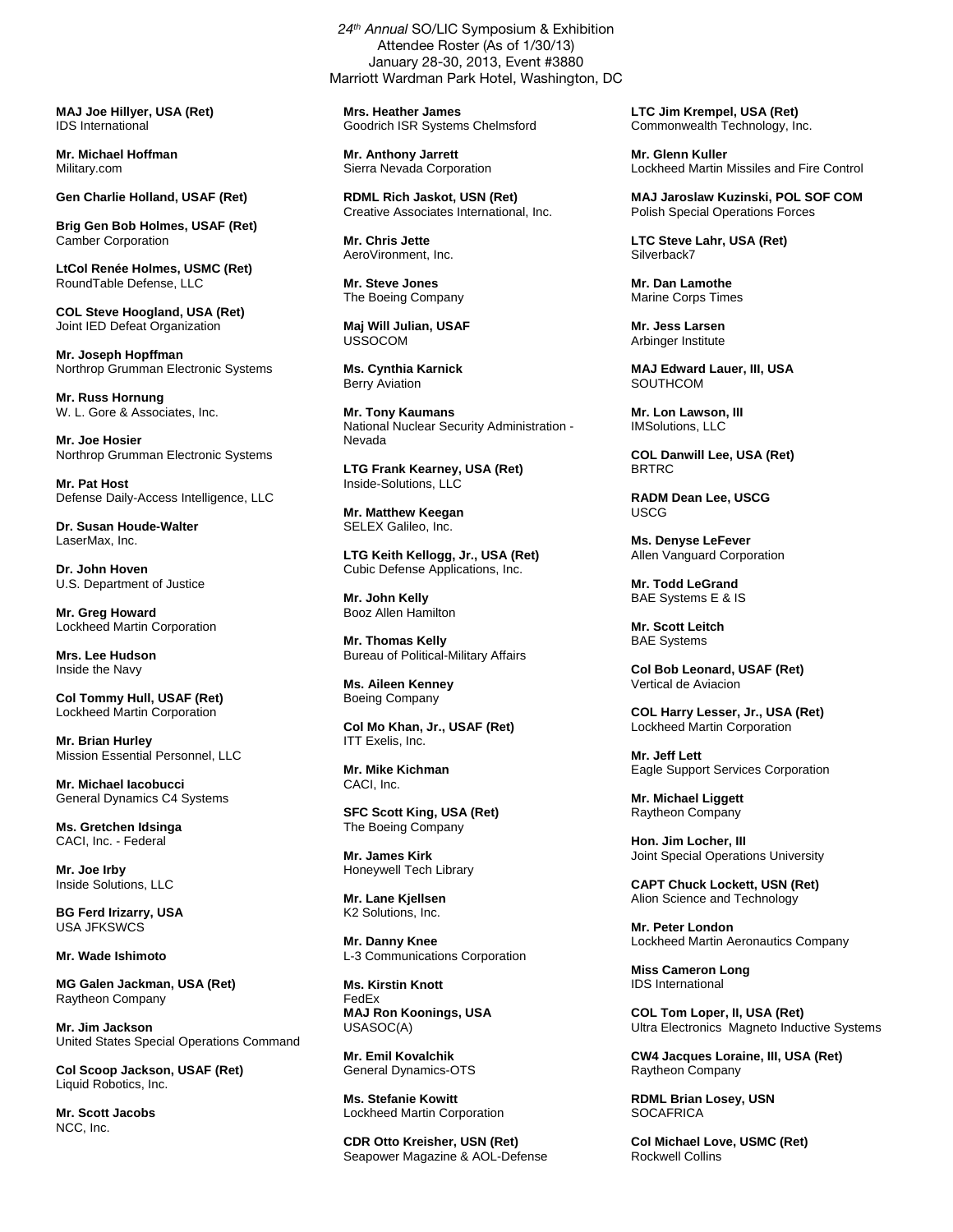**Mr. Richard Lum, Jr.**  NOVA Corporation

**Ms. Caitlin Lynch**  Insitu, Inc.

**Mr. Walter Mackem**  Mekong Devolopment Group

**Maj Jeffrey Malinen, USAF**  18 Flight Test Squadron (FLTS)

**LTC Harry Malone, USA (Ret)**  Malone and Associates

**Dr. Alan Mankofsky**  Mission Essential Personnel, LLC

**Mr. Joe Marinich**  Mutualink, Inc.

**Mr. Peter Martens**  DryWired Defense

**Ms. Emily Martin**  Lockheed Martin Information Systems & Global Services

**Dr. Tony Martin**  Strategic Solutions Unlimited, Inc.

**LTC Mike Mathes, USA (Ret)**  Booz Allen Hamilton

**Mr. Aaron May**  NPS

**Mr. Joe Mayo**  AAR Corporation

**Mr. James Mazol**  House Armed Services Committee

**LTC Ken McCallister, USA (Ret) Muscatatuck** 

**Maj Mark McCarroll, USMC**  USMC Command & Staff College

**Mr. Brendan McCarthy**  Logis-Tech, Inc.

**Col Rich McClain, USAF (Ret)**  Deloitte Consulting, LLP

**Mr. Tim McClees**  House Armed Services Commitee

**Maj Nate McClure, USAF**  USSOCOM

**Col Chainsaw McCollum, USAF**  HQ USAF A30-AS

**Lt Col David McCombs, USAF (Ret)**  Rockwell Collins

**Maj Gen Jim McCombs, USAF (Ret)**  Jacobs Technology, Inc.

**Mr. Jay Mcconville**  Lockheed Martin Corporation

24<sup>th</sup> Annual SO/LIC Symposium & Exhibition Attendee Roster (As of 1/30/13) January 28-30, 2013, Event #3880 Marriott Wardman Park Hotel, Washington, DC

**Mr. Chris McCoy**  KMI Media Group

**LTC Doug McCreight, USA (Ret)**  Mission Essential Personnel, LLC

**Mr. Jeff McDaniel**  The Boeing Company

**Mr. Steven McGann**  College of International Security Affairs

**Mr. Kenneth McGraw USSOCOM** 

**LTC Jerry McGuire, USA**  HQ Dept of the Army Deputy Chief of Staff, G-3/5/7

**Mr. Christopher McLaughlin**  Harris Corporation

**Mr. Josh McLaughlin**  Gallup, Inc.

**Mr. Paul McLeary**  Defense News Media Group

**Mr. Jon McMillen**  Lockheed Martin MS2

**ADM Bill McRaven, USN**  USSOCOM

**Mr. Mike Meador**  Proxy Aviation Technologies

**Capt Christopher Mellon, USMC**  MARSOC

**Mr. Mike Melo**  ITA International, LLC

**Mr. John Mercer**  Bluestreak Consulting

**Maj Gen Ted Mercer, Jr., USAF (Ret)**  ITT Exelis, Inc.

**Dr. Dennis Merklinghaus**  MMility Technology

**LTC Slobodan Meshkov, Macedonia**  NDU

**Mr. Jeff Meyer**  Raytheon Company

**Dr. Skeets Meyer**  NDU

**Mr. Lukasz Miazgowski**  Cenrex sp. z o.o

**LTC Tom Milam, Jr., USA (Ret)**  The Johns Hopkins University/Applied Physics Lab

**Mr. Chris Miller**  SCITOR Corporation

**CW4 Chuck Miller, USA (Ret)**  Air Tractor, Inc.

**Mr. Thomas Mills**  SOF Survival Support & Equipment Systems

**LCDR Ray Milne, USCG (Ret)**  GLOBAL Integrated Security

**Ms. Jordana Mishory**  Inside The Pentagon

**Lt Col Anthony Mitchell, USAF**  NDU

**Mr. Mark Mitchell**  Office of the Secretary of Defense

**Lt Col Adam Mlot, USAF**  USSOCOM

**Miss Kristi Moe**  Sentient Vision

**LTC Ray Monroe, USA (Ret)**  New World Solutions

**Mr. Rob Monroe**  Power Ten, Inc.

**Dr. Jeff Moore**  Muir Analytics

**Ms. Connie Moralez-Piper**  George Mason University School for Conflict Resolution

**Mr. Mark Morehouse**  Rep Mac Thornberry

**Mr. Michael Morgan**  AeroVironment, Inc.

**Ms. Amanda Morin**  Juliet Marine Systems

**Mr. Bob Morris**  Oak Ridge National Laboratory

**MG Dave Morris, USA (Ret)**  DynCorp International, LLC

**Mr. Sam Morthland**  Whitney, Bradley & Brown

**Col Randy Moulton, II, USAF (Ret)**  DMI

**LTG John Mulholland, USA**  USSOCOM

**BG Sean Mulholland, USA SOCSOUTH** 

**Mr. Michael Mullen**  NDU

**CAPT Mark Mullins, USN (Ret)**  CACI, Inc.

**Ms. Leigh Munsil**  Politico

**Mr. Vago Muradian**  DefenseNews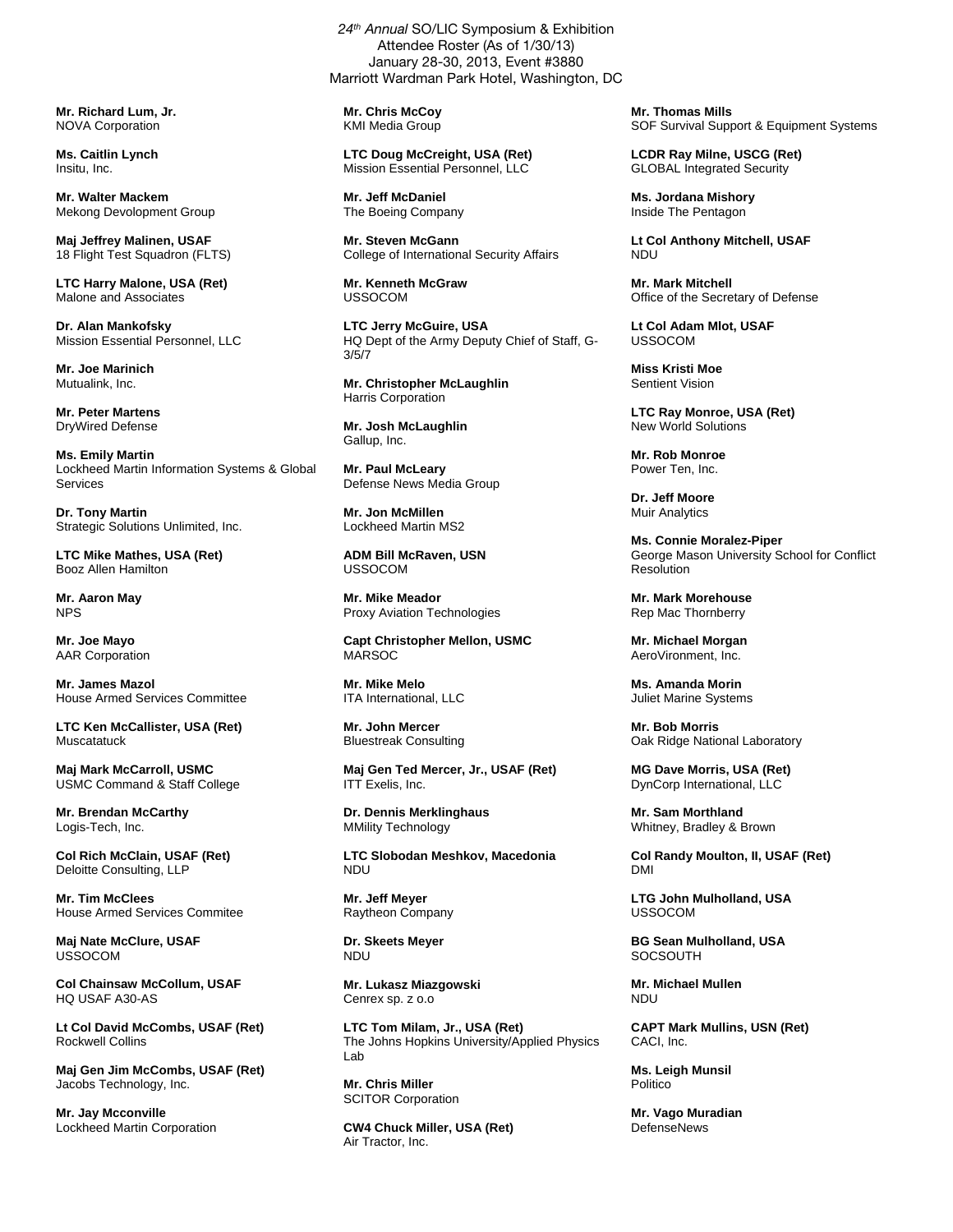**Mr. Thomas Murphy**  Chenega Corporation

**CDR Chad Muse, USN** 

**COL Mustika Mustikaningrat, Indonesia**  NDU

**Ms. Joanie Myers**  Walsingham Group, Inc.

**Mr. Nick Myers**  BAE Systems Technology Solutions and Services

**LTC Marwan Mohammad Mufleh Naimat, Jordan**  NDU

**Mr. Sean Naylor**  Army Times

**RADM Peter Neffenger, USCG**  USCG

**Lt Col Thomas Ng'ang'a, Kenya**  NDU

**Mr. George Nicholson, III** 

**MAJ Andrew Nilson, USA**  USAJFKSWCS

**Mr. Dion Nissenbaum**  The Wall Street Journal

**Col Steve Nitzschke, USMC**  HQ SOCOM J-54

**LTC Erik Nordberg, USA (Ret)**  SOF Campaign Development

**Mr. Fred Norman**  MacAulay-Brown, Inc.

**Mr. Mark Noyes**  Raytheon Company

**COL Ignatius Enyeribe Nwogu, Nigeria**  NDU

**CDR Ove Nyaas, USN**  Combined Joint Operations From the Sea

**LTC Ed Olivares, Jr., USA (Ret)**  Federal Business Group, Inc.

**Mr. Marc Olivieri**  L-3 Communications, Linkabit

**CAPT Clifford Olsen, USN (Ret)**  The Johns Hopkins University/Applied Physics Lab

**Mr. Erik Olson**  NDU

**CAPT Alan Oshirak, USN (Ret)**  SKC, LLC

**Mr. Larry Ostendorf**  Pacific Scientific Energetic Materials

24<sup>th</sup> Annual SO/LIC Symposium & Exhibition Attendee Roster (As of 1/30/13) January 28-30, 2013, Event #3880 Marriott Wardman Park Hotel, Washington, DC

**CDR Tess Oxenstierna, USN**  Headwaters MB

**CDR Steve Oxholm, USN (Ret)**  L-3 Communications

**LCDR Allan Paddack, USN (Ret)**  BAE Systems

**Mr. Joe Pappamihiel**  Marine Corps Command and Staff College

**Mr. Joseph Paranto**  Boeing Company

**Maj Terry Parisher, USAF (Ret)**  Northrop Grumman Unmanned Systems

**Mr. Zurab Parjiani**  NDU

**MG Jim Parker, USA (Ret)**  Textron Systems Corporation

**Mr. William Parker**  Parker Ostovich & Associates

**CAPT Gary Parriott, USN (Ret)**  Lockheed Martin Maritime Systems and **Sensors** 

**Ms. Karen Parrish**  America Forces Press Service

**BG Piotr Patalong, POL SOF COM**  Polish Special Operation Forces Command

**LTC George Patten, USA (Ret)**  PM Partners

**Mr. Prescott Paulin**  Politico

**Mr. Jim Pawlak**  The Boeing Company

**Mr. Mike Pefley**  Northrop Grumman Corporation

**Col Dan Penny, Jr., USAF (Ret)**  Lockheed Martin Corporation

**Mr. Maurice Perdomo**  ITT Exelis, Inc.

**Col Otto Pernotto, USAF**  Air Staff A 3/5

**LTG Joe Peterson, USA (Ret)**  Raytheon Missile Systems

**Mr. Mark Peterson**  USSOCOM Library

**Mr. John Piasecki**  Piasecki Aircraft Corporation

**CAPT Dave Pittelkow, USN (Ret) ONA** 

**Col Preston Plous, USAF (Ret)**  Booz Allen Hamilton

**Mr. Ronald Poetiray**  Ministry of Defence NLD

**Lt Col Duke Pope, USAF**  18 Flight Test Squadron

**Mr. Jacek Poplawski**  Polish Special Operation Forces Command

**BG Dick Potter, Jr., USA (Ret)**  Special Operations Warrior Foundation

**Mr. Karl Potts**  Momentum Solutions, LLC

**LTC Frank Prautzsch, USA (Ret)**  Velocity Technology Partners, LLC

**Ms. Dana Priest**  Washington Post

**Mr. John Pronost**  SOCOM Washington Office

**Mr. John Provost**  USSOCOM Washington Office

**MAJ Marco Prudencio Gomes, Brazilian Marine Corps**  Brazilian Special Operations Marine Battalion

**RADM Sean Pybus, USN**  NAVSPECWARCOM

**Mr. Travis Queen** Thales Communications, Inc.

**Mr. Jerry Quenneville**  Space Data Corporation

**LTC Matthew Quinn, USA (Ret)**  Allen Vanguard Corporation

**Ms. Christine Rabaja**  Operations Integration Group

**Mr. Mathieu Rabechault**  Agence France-Presse

**LTC Nicholas Raghib, USA**  NDU

**Mr. Sunil Ramchand**  Mission Essential Personnel, LLC

**Mr. Daniel Ramirez**  Lockheed Martin Missiles and Fire Control

**Mr. Jason Ranone**  Defense Intelligence Agency

**LTC Ken Ratashak, USA (Ret)**  North Carolina Military Foundation

**Mr. Walt Redling**  Science Applications Int'l Corporation

**LTC Kevin Reece, USA (Ret)**  CACI, Inc.

**LTC Steve Rehermann, USA (Ret)**  SELEX Galileo, Inc.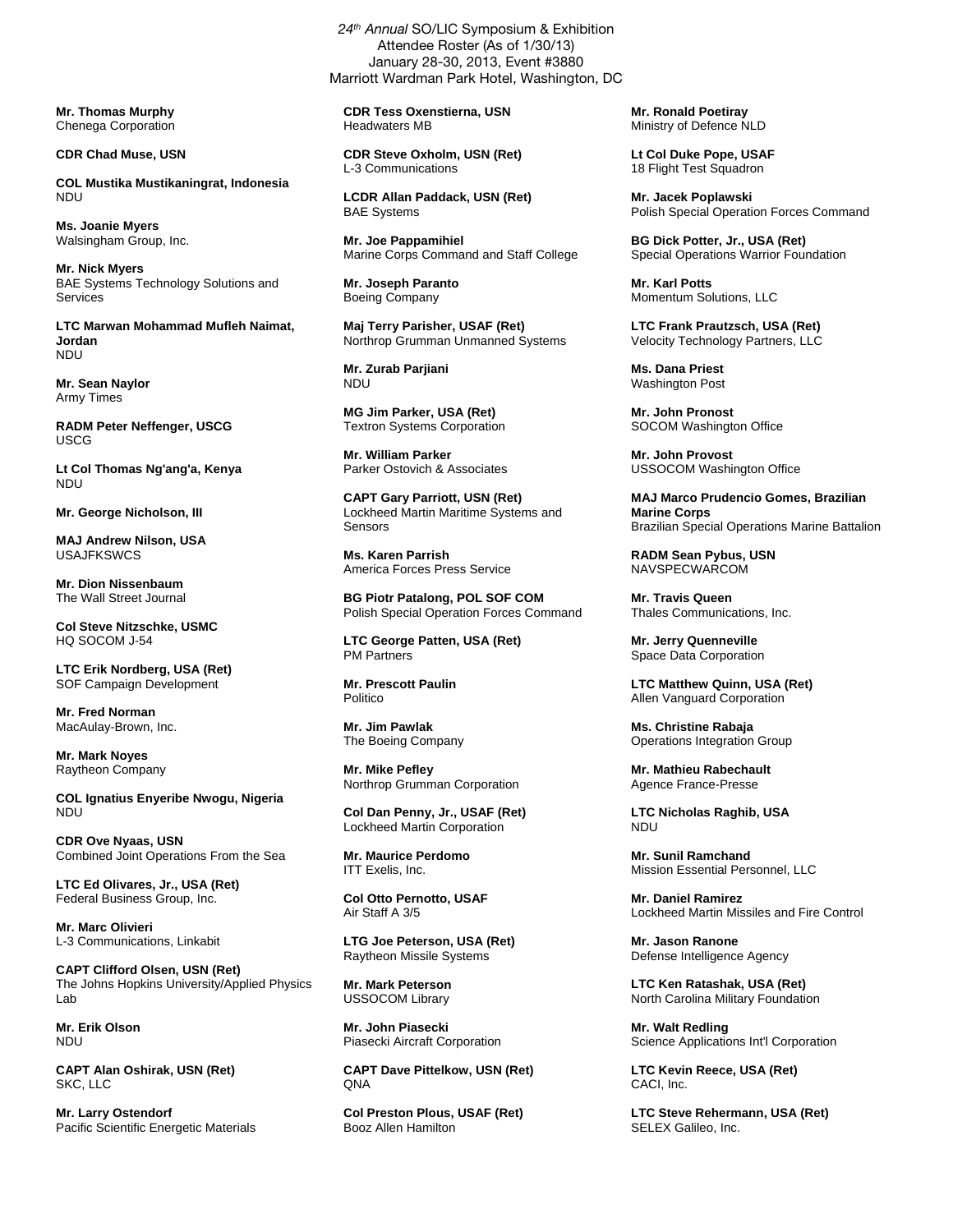**Mr. Garry Reid**  OASD SO/LIC

**COL Stew Remaly, USA (Ret)**  System Studies and Simulation

**MG Michael Repass, USA SOCEUR** 

**Mr. John Rhines**  Qual-Tron, Inc.

**Mr. Rod Rhines**  Palantir Technologies

**Mr. Steve Rich**  MRIGlobal

**Mr. Fred Rieck**  TeleCommunication Systems

**Mr. Phillip Rivera**  NDU

**Mr. Pete Rizik** 

**Col Stephen Robb, USMC (Ret)**  Calhoun International

**Ms. Jennifer Roberson**  NDU **Mr. J.Q. Roberts CTTSO** 

**Ms. Linda Robinson**  The Wilson Center

**Mr. Angel Rodriguez**  USSOCOM-NCR

**Mr. Jason Rodriguez**  Jacobs Technology, Inc.

**Mr. Chris Rogers**  Harris Williams & Co.

**Mr. George Root, Jr.**  Groot Technologies + Juliet Marine Systems

**Ms. Tiffany Roth**  NOVA Corporation

**Mr. Max Rothman**  EADS North America

**LTC Kazakhstan Ruslan, USA**  NDU

**COL Gene Russell, USA (Ret)**  National War College Alumni Association

**Mr. Randy Sakowitz**  First Line Technology, LLC

**Mr. Greg Sancoff**  Juliet Marine Systems

**COL Mahamane Laminou Sani, Niger**  NDU

**SGM Rich Sanoske, USA (Ret)**  Triple Canopy, Inc.

24<sup>th</sup> Annual SO/LIC Symposium & Exhibition Attendee Roster (As of 1/30/13) January 28-30, 2013, Event #3880 Marriott Wardman Park Hotel, Washington, DC

**LTC Gary Sargent, USA (Ret)**  Asymmetric Technologies, LLC

**Mr. Bud Sauvageau**  Lockheed Martin Corporation

**Capt Jonathan Sawtelle, USAF**  AFSOC

**CAPT Chris Schaffer, USCG (Ret)**  AliTek Consulting

**Col David Schantz, USAF (Ret)**  Lockheed Martin Corporation

**CDR Cesar Eduardo Scheelje Loredo, Peru**  NDU

**Maj Rob Schmaltz, USAF (Ret)**  Merrill Technologies Group

**Mr. Eric Schmitt**  New York Times

**GEN Pete Schoomaker, USA (Ret)** 

**Col Loren Schriner, USAF**  NDU

**Mr. John Sedlock**  Stark Aerospace, Inc.

**Mr. Rusian Seidalin**  NDU

**Mr. Marc Selinger**  Special Operations Technology Magazine

**LTC Phillip Selleh, USA**  USSOCOM

**Mr. Bill Senke**  Lockheed Martin MS2

**Mr. Jared Serbu**  Federal News Radio 1500AM

**Mr. Scott Seybold**  Jankel Tactical Systems, LLC

**Mr. Mark Sferra**  Wyle

**Col Jim Shaffer, USAF (Ret)**  18 Flight Test Squadron

**Mr. Haider Shaghati**  NDU

**Mr. Bob Shaw**  A-T Solutions, Inc.

**LTC Richard Shaw, USA (Ret)**  Silverback7

**Mr. Michael Sheehan**  OASD SO/LIC

**Mr. Scott Sheldon**  Special Operations Technology, Inc.

**Mr. Brian Sheridan**  BAE Systems

**LTC Sandy Shook, USA (Ret)**  DRS Technical Services, Inc.

**Col Brad Shumaker, USMC (Ret)**  Cubic Defense Applications, Inc.

**Mr. Daniel Silverberg**  House Foreign Affairs Committee

**Mr. Richard Sisk**  Military.com

**Mr. Martin Skin Skin NIOA** 

**Mr. Gerard Skinner**  M.C. Dean

**Col John Sleight, USAF (Ret)**  Engility Corporation

**Ms. Jordan Slopey**  NATO Special Operations Headquarters

**Mr. Mark Smethurst CENTCOM** 

**Mr. Joseph Smith**  Science Applications Int'l Corporation

**Col Kirk Smith, USAF**  HQ SOCOM

**CAPT John Snedeker, Jr., USN (Ret)**  Raytheon Company

**Ms. Ginny Sniegon**  Institute for Defense Analysis

**Mr. Jeff Snyder**  Raytheon Company

**Col George Solhan, USMC (Ret)**  Office of Naval Research

**COL Terry Sopher, Jr., USA (Ret)**  Lockheed Martin Corporation

**Mr. Chris Sorenson**  Triple Canopy, Inc.

**MAJ Edvis Spahi, Albania**  NDU

**Mr. Peter Spatharis**  ACAGI, Inc.

**Mr. Ray Spears**  Pioneer Technologies Corporation

**Col Rick Spencer, USAF (Ret)**  Camber Corporation

**Lt Col Richard Spicer, USAF (Ret)**  The Boeing Company

**LTG Mike Spigelmire, USA (Ret)**  Northrop Grumman Corporation

**SCPO Wayne Stansel, USN (Ret)**  L-3 Communications, Linkabit

**CW4 Gary Stinson, USA (Ret)**  ATK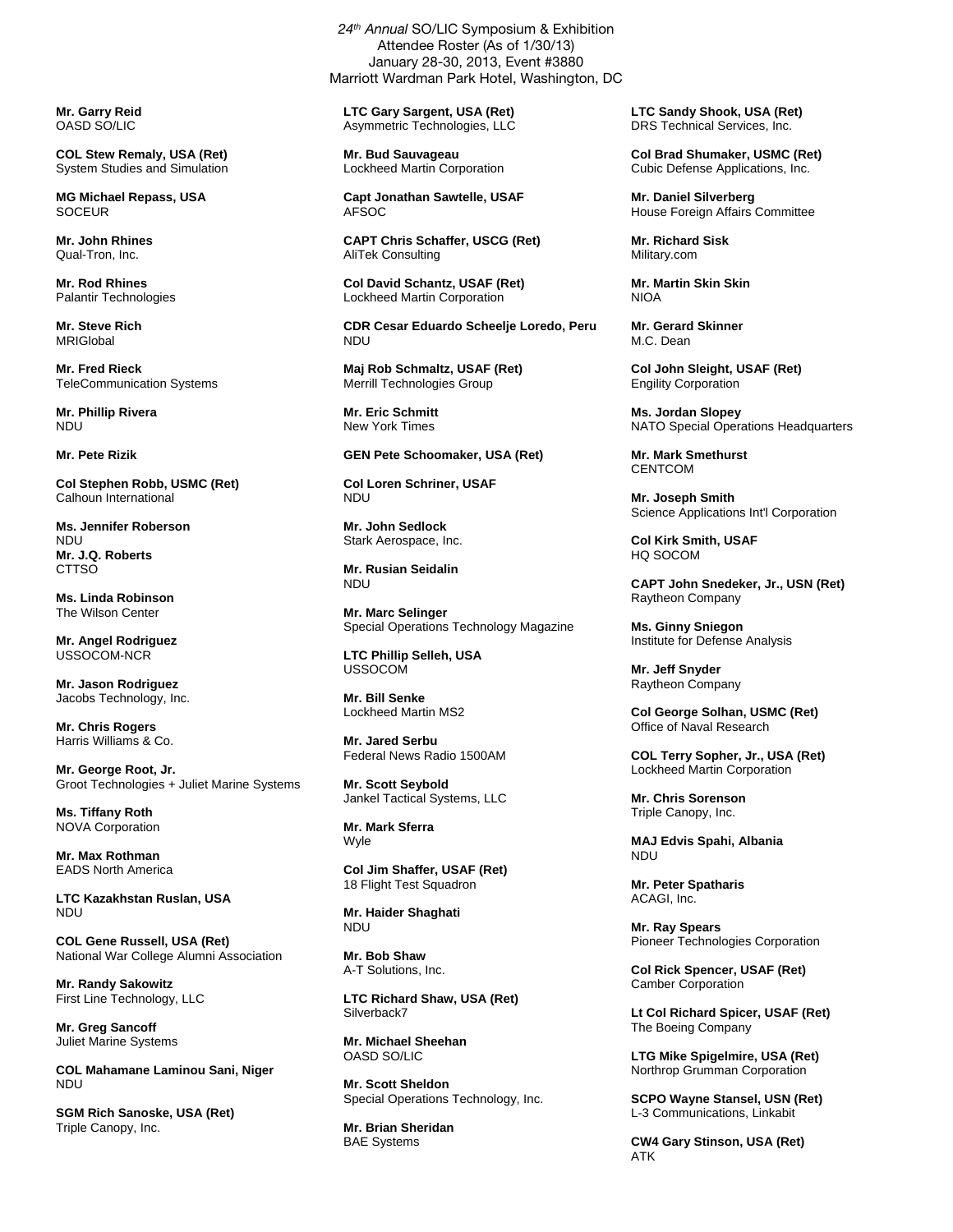**IT2 Eric Strauss, USN**  NSWDG

**LTC Frank Sturek, USA (Ret)**  Northrop Grumman Technical Services

**Mr. Terry Sullivan**  Metalexport-S USA, Ltd.

**Mr. Tyler Sweatt**  Toffler Associates

**Mr. Everett Tackett**  Raytheon Company

**Mr. Jim Talley**  General Dynamics ATP

**Mr. Rob Tarter**  Vectronix, Inc.

**Mr. Stuart Taylor**  Allen Vanguard Corporation

**Mr. Jim Teeple**  The Boeing Company

**Lt Col Alex Thagard, USAF (Ret)**  ARINC, Inc.

**Mr. Mark Thielmann**  SkyLink Air and Logistics Support (USA), Inc. II

**Mr. Dave Thomas**  RoundTable Defense, LLC

**LT Kenya Thomas, USN**  NDU

**COL JT Thompson, USA**  CSA Strategic Studies Group

**Mr. Larry Thompson**  EKS Group, LLC

**Hon. Mac Thornberry**  Subcommittee on Emerging Threats

**Mr. Peter Tinsley**  NDU **Mr. Ubaidullah Tokhi**  Raytheon Company

**CAPT Patrick Toohey, USN (Ret)**  Northrop Grumman Corporation

**LTC Ferenc Toth, Hungary**  NDU

**Maj Christopher Tousant, USMC**  USMC Command & Staff College

**Mr. Mark Transue**  The Boeing Company

**Maj Gen Tom Trask, USAF**  USSOCOM

**Lt Col Chet Treloar, USAF (Ret)**  NTS Technical Systems

**CDR Louis Tucker, USN (Ret)**  Mission Sync, LLC

24<sup>th</sup> Annual SO/LIC Symposium & Exhibition Attendee Roster (As of 1/30/13) January 28-30, 2013, Event #3880 Marriott Wardman Park Hotel, Washington, DC

**COL Rod Turner, III, USA (Ret)**  Ideal Innovations, Inc.

**Dr. David Ucko**  NDU

**Mr. Scott Ulvi**  Triumph Enterprises, Inc.

**LtCol Carlos Urbina, USMC**  NDU

**Mr. Gary Valdez**  Berry Aviation

**Mr. Rick Vallario, Sr.**  Lockheed Martin Missiles and Fire Control

**Mr. David Van Buren**  L-3 Communications Corporation

**LTC Henk G. van den As Van den As, NLD Army**  Ministry of Defence

**Mr. Dirk van der Vaart**  SOS International, Ltd.

**LCDR Bryan van Reesema, USN (Ret)**  PARSONS Corporation

**MCPO Terry Vanderwerf, USCG**  USCG

**LTG Mike Vane, USA (Ret)**  DynCorp International, LLC

**Mr. Ryan Vangel**  U.S. Army Rapid Equipping Force

**Col Bruce VanSkiver, USAF (Ret)**  Alenia North America, Inc.

**LCDR Pete Villano, USN**  House Armed Services Committee

**Ms. Aimee Vinyard**  FlightWorks

**Lt Col Jodi Vittori, USAF**  HQ USAF

**LTC Jaroslav Vondrak, Czech Republic**  NDU

**LTC Mark Wald, USA (Ret)**  Parsons Corporation

**CW04 Arnie Walls, USMC (Ret)**  Scientific Research Corporation

**COL Robert Walters, USA**  Joint IED Defeat Organization

**Mr. Matthew Warshaw**  D3 Systems, Inc.

**GySgt Robert Watts, USMC**  MARSOC

**Brig Gen Marshall Webb, USAF**  AFSOC/A5/8

**Mr. Will Wechsler**  OUSD

**Col Gary Weikel, USAF (Ret)**  Northrop Grumman Corporation

**Ms. Sharon Weinberger**  AOL News

**Ms. Jennie Werneck**  NDU

**Mr. Jeff West**  TeleCommunication Systems

**COL Steve Whitmarsh, USA (Ret)**  Culmen International, LLC

**Lt Col Justin Whitson, USAF**  HQ USAF A30-AS

**Mr. Patrick Whitty**  NIOA

**Ms. Ginger Wierzbanowski**  Northrop Grumman Corporation

**COL Mac Wilkinson, USA (Ret)**  SELEX Galileo, Inc.

**LtCol Will Williams, USMC (Ret)** 

**CW5 Phyllis Wilson, USA**  Office of the Chief, Army Reserve

**LTC John Wilt, USA** 

**Mr. Bob Wise**  WGS Systems

**Lt Col Jim Wise, USAF (Ret)**  L-3 Communications Integrated Systems

**Mr. Don Wix, Jr.**  Lockheed Martin Corporation

**CDR Chris Wohlfeld, USN**  NDU

**Mr. David Wood**  Huggington Post Media Group

**COL Jim Woodbridge, USA (Ret)**  Science Applications Int'l Corporation

**Lt Gen Michael Wooley, USAF (Ret)**  Wooley & Associates

**Mr. Ted Wrublesky**  MacAulay-Brown, Inc.

**Lt Gen Donny Wurster, USAF (Ret) Mr. Austin Yamada**  Virginia Tech Applied Research Corporation

**LCDR Joel Yates, USN**  USMC Command & Staff College

**BG Howard Yellen, USA (Ret)**  HWY Consulting, LLC

**Mr. Kevin Yin**  SitScape, Inc.